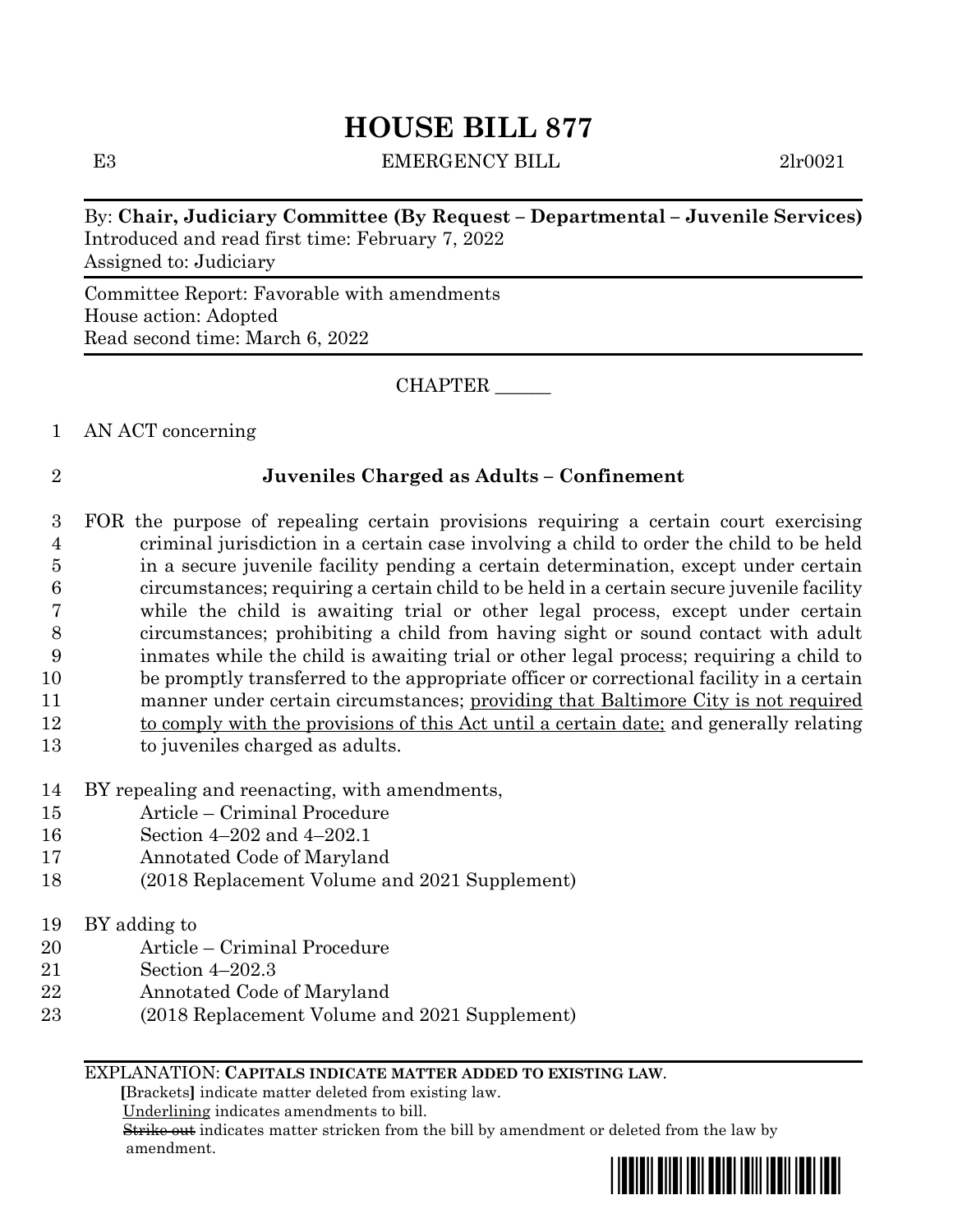# **HOUSE BILL 877**

| 1<br>$\overline{2}$ | SECTION 1. BE IT ENACTED BY THE GENERAL ASSEMBLY OF MARYLAND,<br>That the Laws of Maryland read as follows:                                                                                                                                                |  |  |  |  |  |
|---------------------|------------------------------------------------------------------------------------------------------------------------------------------------------------------------------------------------------------------------------------------------------------|--|--|--|--|--|
| $\boldsymbol{3}$    | <b>Article - Criminal Procedure</b>                                                                                                                                                                                                                        |  |  |  |  |  |
| $\overline{4}$      | $4 - 202.$                                                                                                                                                                                                                                                 |  |  |  |  |  |
| $\overline{5}$      | In this section the following words have the meanings indicated.<br>(a)<br>(1)                                                                                                                                                                             |  |  |  |  |  |
| 6                   | (2)<br>"Victim" has the meaning stated in $\S 11-104$ of this article.                                                                                                                                                                                     |  |  |  |  |  |
| 7<br>$8\,$          | (3)<br>"Victim's representative" has the meaning stated in $\S$ 11–104 of this<br>article.                                                                                                                                                                 |  |  |  |  |  |
| 9<br>10<br>11       | Except as provided in subsection (c) of this section, a court exercising criminal<br>(b)<br>jurisdiction in a case involving a child may transfer the case to the juvenile court before<br>trial or before a plea is entered under Maryland Rule 4–242 if: |  |  |  |  |  |
| 12<br>13            | the accused child was at least 14 but not 18 years of age when the<br>(1)<br>alleged crime was committed;                                                                                                                                                  |  |  |  |  |  |
| 14<br>15            | the alleged crime is excluded from the jurisdiction of the juvenile court<br>(2)<br>under § $3-8A-03(d)(1)$ , (4), or (5) of the Courts Article; and                                                                                                       |  |  |  |  |  |
| 16<br>17            | the court determines by a preponderance of the evidence that a transfer<br>(3)<br>of its jurisdiction is in the interest of the child or society.                                                                                                          |  |  |  |  |  |
| 18<br>19            | The court may not transfer a case to the juvenile court under subsection (b) of<br>$\left( \text{c} \right)$<br>this section if:                                                                                                                           |  |  |  |  |  |
| 20<br>21            | the child was convicted in an unrelated case excluded from the<br>(1)<br>jurisdiction of the juvenile court under § 3-8A-03(d)(1) or (4) of the Courts Article; or                                                                                         |  |  |  |  |  |
| 22<br>$23\,$        | the alleged crime is murder in the first degree and the accused child<br>(2)<br>was 16 or 17 years of age when the alleged crime was committed.                                                                                                            |  |  |  |  |  |
| 24<br>$25\,$        | In determining whether to transfer jurisdiction under subsection (b) of this<br>(d)<br>section, the court shall consider:                                                                                                                                  |  |  |  |  |  |
| 26                  | the age of the child;<br>(1)                                                                                                                                                                                                                               |  |  |  |  |  |
| $27\,$              | the mental and physical condition of the child;<br>(2)                                                                                                                                                                                                     |  |  |  |  |  |
| 28<br>29            | the amenability of the child to treatment in an institution, facility, or<br>(3)<br>program available to delinquent children;                                                                                                                              |  |  |  |  |  |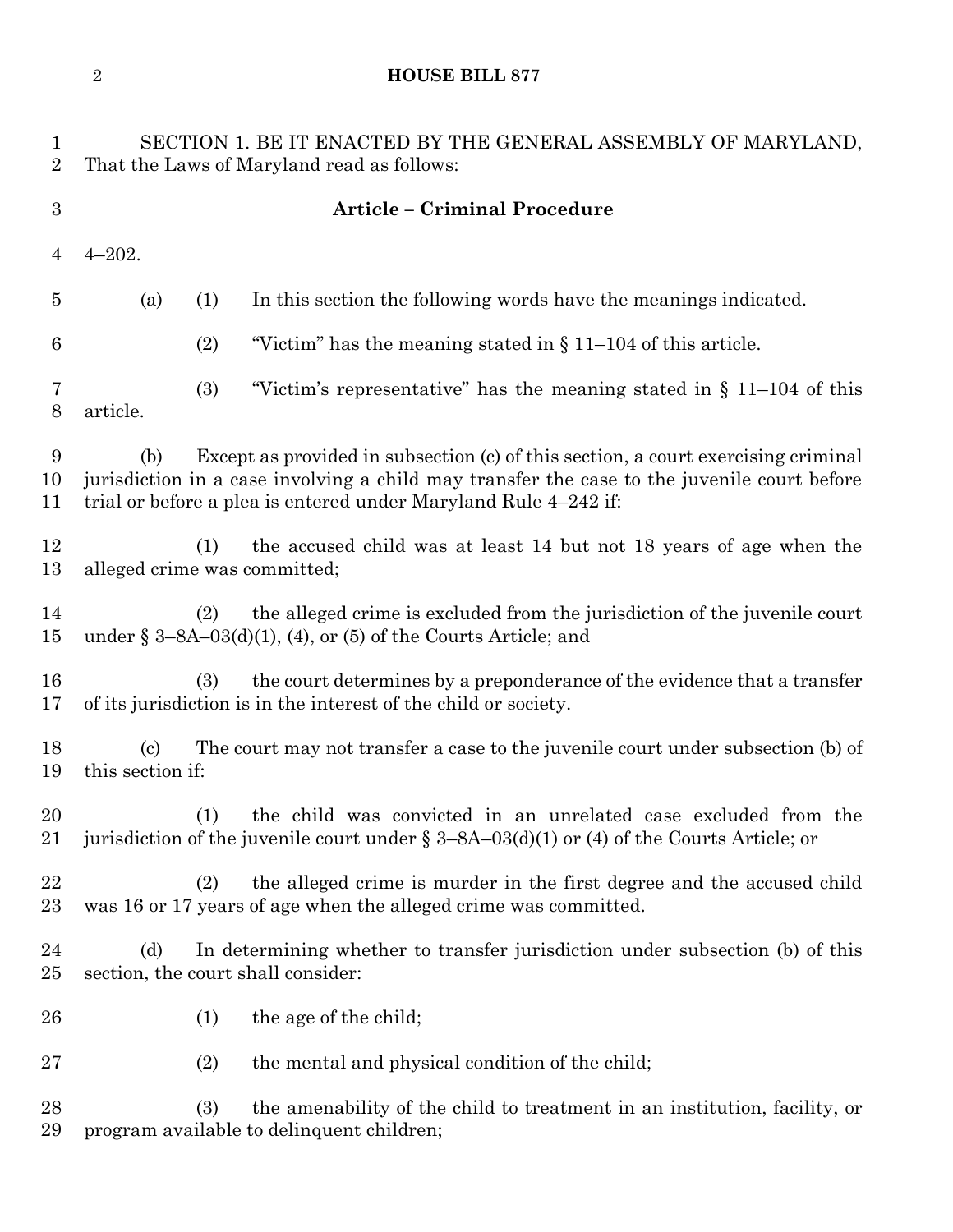### **HOUSE BILL 877** 3

 (4) the nature of the alleged crime; and 2 (5) the public safety. (e) In making a determination under this section, the court may order that a study be made concerning the child, the family of the child, the environment of the child, and other matters concerning the disposition of the case. (f) The court shall make a transfer determination within 10 days after the date of a transfer hearing. (g) If the court transfers its jurisdiction under this section, the court may order the child held for an adjudicatory hearing under the regular procedure of the juvenile court. **[**(h) (1) Pending a determination under this section to transfer its jurisdiction, the court shall order the child to be held in a secure juvenile facility unless: 12 (i) the child is released on bail, recognizance, or other conditions of pretrial release; (ii) there is not available capacity in a secure juvenile facility, as determined by the Department of Juvenile Services; or 16 (iii) the court finds that detention in a secure juvenile facility would pose a risk of harm to the child or others. (2) If the court makes a finding under paragraph (1)(iii) of this subsection that detention in a secure juvenile facility would pose a risk of harm to the child or others, the court shall state the reasons for the finding on the record.**] [**(i)**] (H)** (1) The provisions of § 3–8A–27 of the Courts Article relating to confidentiality of records apply to all police records and court records concerning the child 23 excluded from the jurisdiction of the juvenile court under  $\S 3-8A-03(d)(1)$ , (4), or (5) of the Courts Article from the time of the child's arrest until: (i) the time for filing of a motion to transfer to juvenile court under the Maryland Rules has expired and no such motion has been filed; or (ii) a motion to transfer to juvenile court has been denied. (2) If a case is transferred to the juvenile court under this section: 29 (i) the provisions of  $\S$  3–8A–27 of the Courts Article relating to confidentiality of records continue to apply to all police and court records concerning the child; and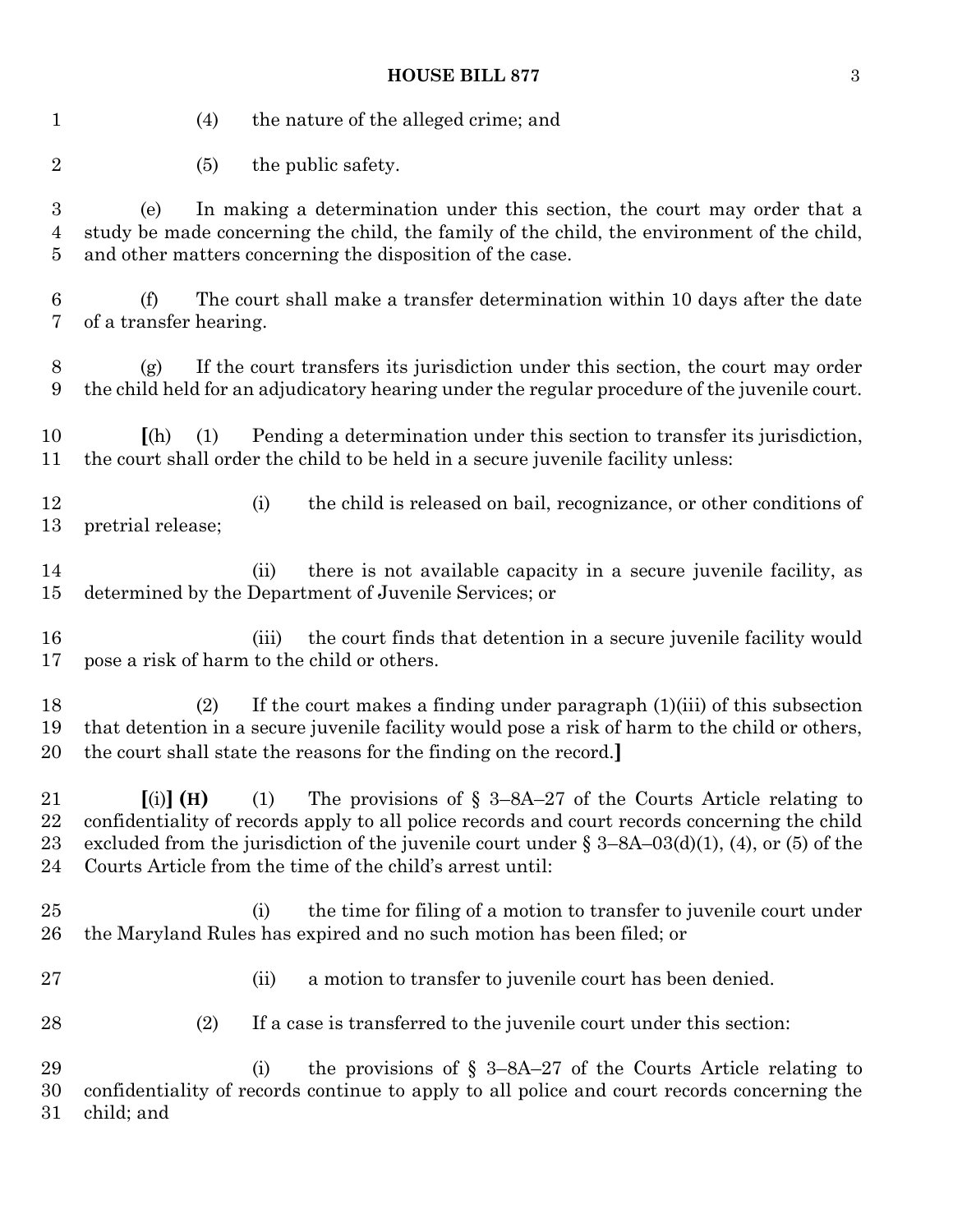|                                    | $\overline{4}$<br><b>HOUSE BILL 877</b> |            |                                                                                                                                                                                                                                                                                         |  |  |  |
|------------------------------------|-----------------------------------------|------------|-----------------------------------------------------------------------------------------------------------------------------------------------------------------------------------------------------------------------------------------------------------------------------------------|--|--|--|
| $\mathbf 1$<br>$\overline{2}$      | this article.                           | (ii)       | the criminal charge is subject to expunde the under $\S 10$ –106 of                                                                                                                                                                                                                     |  |  |  |
| $\boldsymbol{3}$<br>$\overline{4}$ | $\left[\binom{n}{2} \right]$ (I)        | (1)        | A victim or victim's representative shall be given notice of the<br>transfer hearing as provided under $\S 11-104$ of this article.                                                                                                                                                     |  |  |  |
| $\overline{5}$<br>$\,6$            |                                         | (2)<br>(i) | A victim or a victim's representative may submit a victim impact<br>statement to the court as provided in $\S 11-402$ of this article.                                                                                                                                                  |  |  |  |
| 7<br>$8\,$<br>9                    |                                         | (ii)       | This paragraph does not preclude a victim or victim's<br>representative who has not filed a notification request form under $\S 11-104$ of this article<br>from submitting a victim impact statement to the court.                                                                      |  |  |  |
| 10<br>11                           |                                         | (iii)      | The court shall consider a victim impact statement in<br>determining whether to transfer jurisdiction under this section.                                                                                                                                                               |  |  |  |
| 12<br>13<br>14                     | $\left[ \mathrm{(k)}\right]$ (J)        |            | $\left[ (1) \right]$ Regardless of whether the District Court has jurisdiction over<br>the case, at a bail review or preliminary hearing before the District Court involving a child,<br>whose case is eligible for transfer under subsection (b) of this section, the District Court[: |  |  |  |
| 15<br>16                           | subsection (e) of this section [; and   | (i)        | may order that a study be made under the provisions of                                                                                                                                                                                                                                  |  |  |  |
| 17<br>18                           |                                         | (ii)       | shall order that the child be held in a secure juvenile facility<br>pending a transfer determination under this section unless:                                                                                                                                                         |  |  |  |
| 19<br>20                           | conditions of pretrial release;         |            | the child is released on bail, recognizance, or other<br>1.                                                                                                                                                                                                                             |  |  |  |
| 21<br>22                           |                                         |            | there is not available capacity at a secure juvenile facility<br>2.<br>as determined by the Department of Juvenile Services; or                                                                                                                                                         |  |  |  |
| 23<br>24                           |                                         |            | 3.<br>the District Court finds that detention in a secure juvenile<br>facility would pose a risk of harm to the child or others.                                                                                                                                                        |  |  |  |
| 25<br>26<br>27                     |                                         | (2)        | If the District Court makes a finding under paragraph $(1)(ii)$ of this<br>subsection that detention in a secure juvenile facility would pose a risk of harm to the child<br>or others, the District Court shall state the reasons for the finding on the record.                       |  |  |  |
| 28                                 | $4 - 202.1.$                            |            |                                                                                                                                                                                                                                                                                         |  |  |  |
| 29<br>30<br>31                     | (a)<br>of this subtitle.                |            | In this section, "child" means a defendant who is under the age of 18 years<br>and whose case is eligible for transfer under the provisions of $\S$ 4-202(b)(1) and (2) and (c)                                                                                                         |  |  |  |
| 32                                 | (b)                                     |            | If a child remains in custody for any reason after a bail review hearing:                                                                                                                                                                                                               |  |  |  |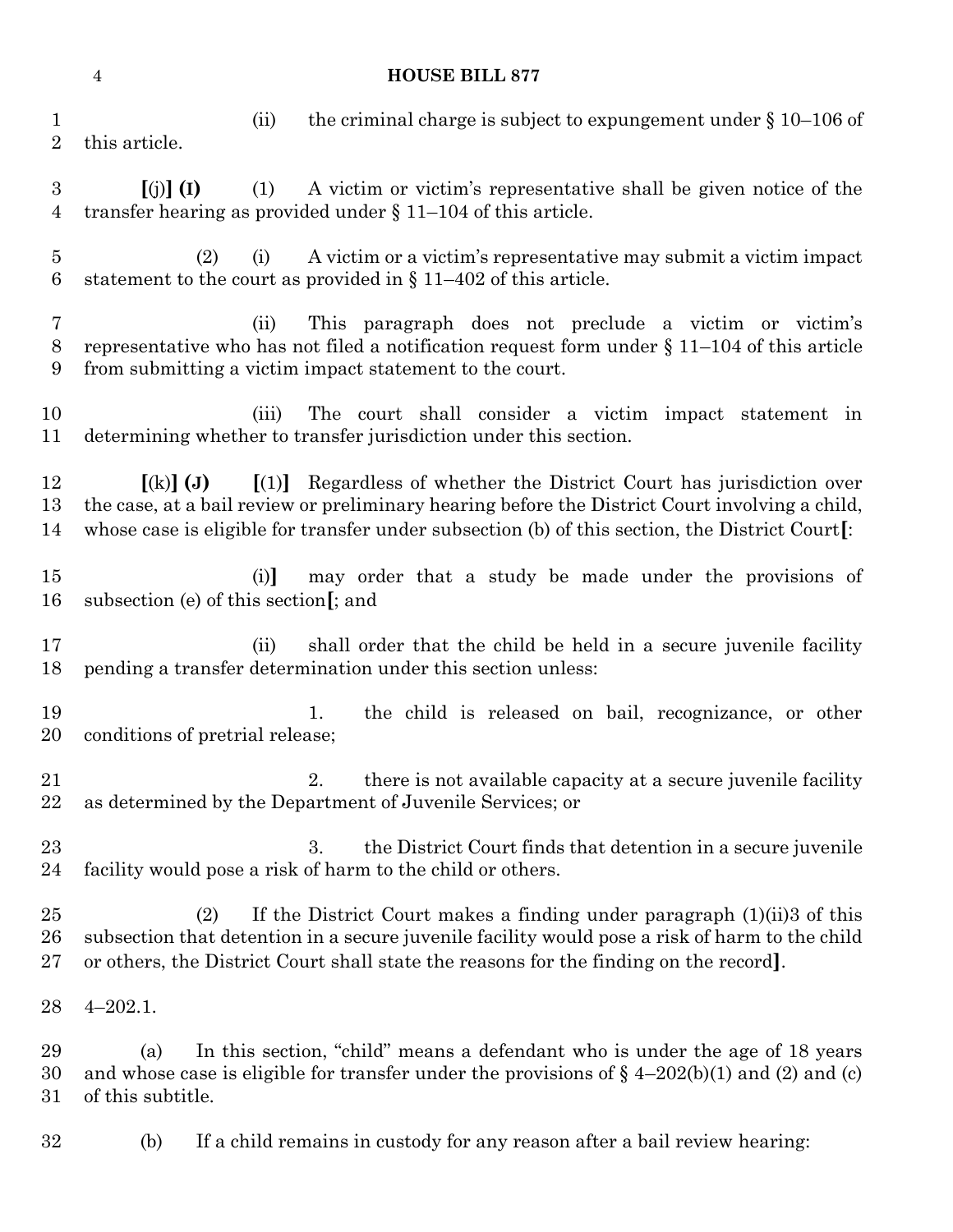# **HOUSE BILL 877** 5

| 29                             | (2)                                                                                                                                         |       | "CHILD" MEANS AN INDIVIDUAL UNDER THE AGE OF 18 YEARS.                                                                                                                                                                                                |  |
|--------------------------------|---------------------------------------------------------------------------------------------------------------------------------------------|-------|-------------------------------------------------------------------------------------------------------------------------------------------------------------------------------------------------------------------------------------------------------|--|
| $27\,$<br>28                   | (1)<br>(A)<br><b>INDICATED.</b>                                                                                                             |       | IN THIS SECTION THE FOLLOWING WORDS HAVE THE MEANINGS                                                                                                                                                                                                 |  |
| 26                             | $4 - 202.3.$                                                                                                                                |       |                                                                                                                                                                                                                                                       |  |
| 24<br>$25\,$                   | (3)                                                                                                                                         |       | shall require that prompt notice be given to counsel for the child, or, if<br>the child is not represented by counsel, to the Office of the Public Defender.                                                                                          |  |
| 22<br>23                       | (2)                                                                                                                                         |       | unless previously ordered by the District Court under subsection $(b)(2)$<br>of this section, may order that a study be made under $\S$ 4-202 of this subtitle; and                                                                                   |  |
| 19<br>20<br>$21\,$             | (1)                                                                                                                                         |       | unless previously set by the District Court under subsection $(b)(2)$ of<br>this section, shall set a transfer hearing under $\S$ 4-202 of this subtitle to be held within 30<br>days after the filing of the charging document in the circuit court; |  |
| 16<br>17<br>18                 | $\left( \mathrm{c}\right)$                                                                                                                  |       | [On receipt of a District Court case file that indicates] IN A PROCEEDING IN<br>A CIRCUIT COURT that [the case] involves a child who was detained after a bail review<br>hearing under subsection (b) of this section, [a] THE circuit court:         |  |
| 14<br>15                       |                                                                                                                                             | (iv)  | shall require that prompt notice be given to counsel for the child,<br>or, if the child is not represented by counsel, to the Office of the Public Defender.                                                                                          |  |
| 13                             |                                                                                                                                             | (iii) | may order that a study be made under $\S$ 4-202 of this subtitle.                                                                                                                                                                                     |  |
| 11<br>12                       |                                                                                                                                             | (ii)  | shall set a transfer hearing under $\S$ 4-202 of this subtitle to be<br>held within 30 days after the filing of the charging document.                                                                                                                |  |
| 9<br>10                        | that the case involves a detained child;                                                                                                    | (i)   | shall clearly indicate on the case file and in computer records                                                                                                                                                                                       |  |
| 7<br>8                         | (2)<br>District Court:                                                                                                                      |       | in the case of a child charged with a crime in the District Court, the                                                                                                                                                                                |  |
| $\overline{5}$<br>$\,6$        | review hearing; or                                                                                                                          | (ii)  | set a preliminary hearing to be held within 15 days after the bail                                                                                                                                                                                    |  |
| $\boldsymbol{3}$<br>4          | case involves a detained child; and                                                                                                         | (i)   | clearly indicate on the case file and in computer records that the                                                                                                                                                                                    |  |
| $\mathbf{1}$<br>$\overline{2}$ | in the case of a child charged with a felony that is not within the<br>(1)<br>jurisdiction of the District Court, the District Court shall: |       |                                                                                                                                                                                                                                                       |  |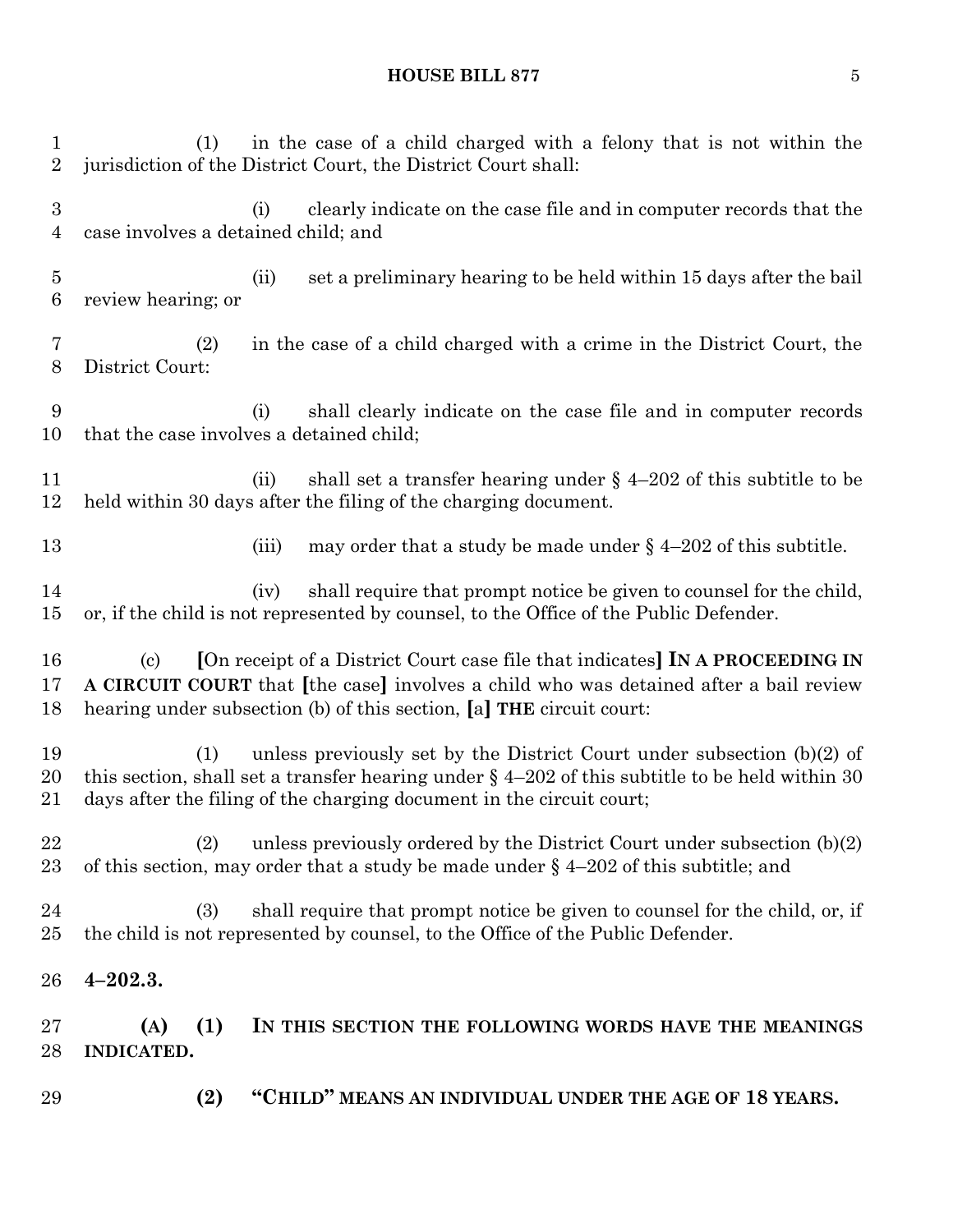| <b>HOUSE BILL 877</b> |
|-----------------------|
|                       |

 **(3) "SIGHT AND SOUND CONTACT" MEANS PHYSICAL, CLEAR VISUAL, OR VERBAL CONTACT THAT IS NOT BRIEF OR INADVERTENT.**

 **(B) (1) A CHILD OVER WHOM A COURT EXERCISES CRIMINAL JURISDICTION SHALL BE HELD IN A SECURE JUVENILE FACILITY OPERATED BY THE DEPARTMENT OF JUVENILE SERVICES UNDER § 9–226 OF THE HUMAN SERVICES ARTICLE WHILE THE CHILD IS AWAITING TRIAL OR OTHER LEGAL PROCESS UNLESS:**

- **(I) THE CHILD IS RELEASED ON BAIL, RECOGNIZANCE, OR OTHER CONDITIONS OF PRETRIAL RELEASE; OR**
- **(II) AFTER A HEARING AND IN WRITING, THE COURT FINDS THAT IT IS IN THE INTEREST OF JUSTICE TO PERMIT THE CHILD TO BE HELD IN:**
- **1. A CORRECTIONAL FACILITY LOCATED IN THE COURT'S JURISDICTION; OR**

 **2. FOR A CHILD BEFORE THE COURT IN BALTIMORE CITY ONLY, THE YOUTH DETENTION CENTER OPERATED BY THE DEPARTMENT OF PUBLIC SAFETY AND CORRECTIONAL SERVICES.**

 **(2) (I) NOTWITHSTANDING ANY OTHER PROVISION OF LAW, A CHILD OVER WHOM A COURT EXERCISES CRIMINAL JURISDICTION MAY NOT HAVE SIGHT OR SOUND CONTACT WITH ADULT INMATES WHILE THE CHILD IS AWAITING TRIAL OR OTHER LEGAL PROCESS.**

 **(II) COMPLIANCE WITH THE PROVISIONS OF SUBPARAGRAPH (I) OF THIS PARAGRAPH MAY NOT BE ACHIEVED THROUGH THE USE OF SECLUSION OR ISOLATION.**

 **(C) IN MAKING A DETERMINATION UNDER SUBSECTION (B)(1)(II) OF THIS SECTION, THE COURT SHALL CONSIDER:**

- 
- **(1) THE AGE OF THE CHILD;**
- **(2) THE PHYSICAL AND MENTAL MATURITY OF THE CHILD;**

 **(3) THE PRESENT MENTAL STATE OF THE CHILD, INCLUDING WHETHER THE CHILD PRESENTS AN IMMINENT RISK OF HARM TO THE CHILD;**

- **(4) THE NATURE AND CIRCUMSTANCES OF THE ALLEGED OFFENSE;**
- **(5) THE CHILD'S HISTORY OF PRIOR DELINQUENT ACTS;**